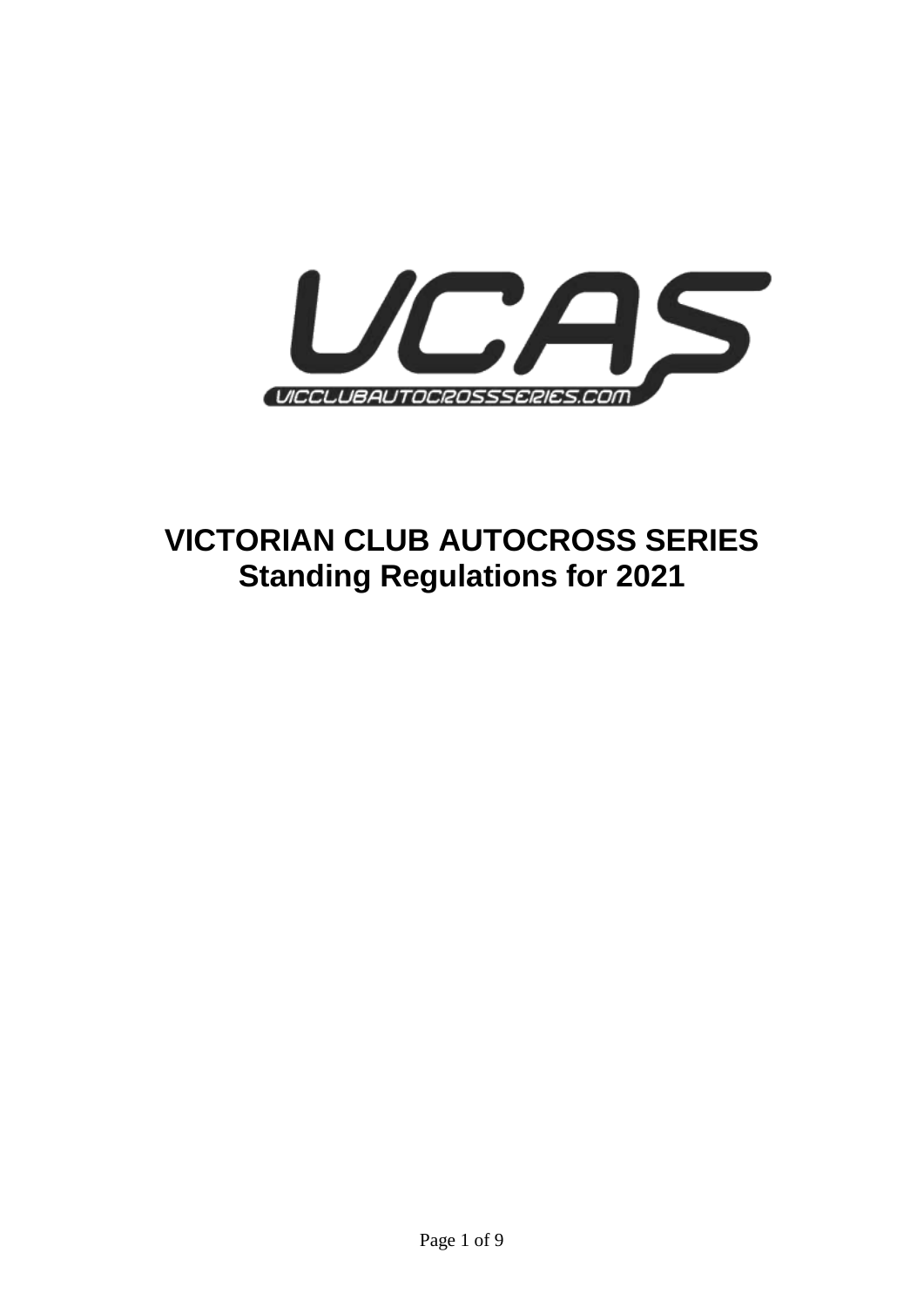# **1. SERIES ADMINISTRATION:**

## **1.1 SERIES MEMBERSHIP**:

The Victorian Club Autocross Series (VCAS) shall be administered by a Committee drawn from the following group of member clubs:

- Bendigo Car Club Inc.
- Cerberus Car Club Inc.
- Ford Four Car Club Inc.
- Kyneton Car Club Inc.
- Maffra & District Car Club Inc.
- Melton Motor Sports Club Inc.
- Nissan Car Club of Australia Inc.
- Pakenham Auto Club Inc.
- Shepparton & District Car Club Inc.
- Deniliquin Sporting Car Club Inc.
- Car Club of the RMIT.
- Swan Hill Short Course Club
- Ballarat Light Car Club.
- Geelong Motor Sports Club
- Western Districts Car Club.

Note: The Committee may, at a duly constituted Committee meeting, add or delete clubs from the group.

# **1.2 MISSION AND OBJECTIVES:**

The Series will promote autocross competition to support and improve the driving ability of competitors of all ages and skill levels. This will be achieved by the Committee:

- Maintaining access to state wide autocross competition
- Enhancing car control skills
- Developing standard autocross procedures and regulations in conjunction with CAMS
- Improving awareness and understanding of car preparation
- Maintaining high safety standards
- Encouraging sportsmanship
- Fostering fairness, competition and enjoyment
- Promoting the sport through sponsorship and advertising

## **1.3 COMMITTEE MEMBERSHIP:**

- 1.3.1 The Series Committee shall be made up of a Chairperson and one delegate (or substitute) representing each Member club.
- 1.3.2 The Chairperson shall be a member of a Member club, and may or may not (preferably) be a club delegate.
- 1.3.3 The Chairperson, if not the voting delegate of a Member club, shall not have a deliberative vote.
- 1.3.4 The Committee shall appoint a Secretary Treasurer, Event Coordinator, Series Scorer and other
- Executive members as required. These shall either be delegates or may be co-opted. 1.3.5 The Secretary shall ensure that minutes of meeting are kept and published.
- 1.3.6 The Treasurer shall maintain accounts covering expenditure by the committee.
- 1.3.7 The Event Coordinator shall maintain contact with the Clubs to ensure that events are well organised and that results are provided to the scorer in a timely manner.
- 1.3.8 The Series Scorer shall be responsible for maintaining and publishing Series Outright, Class and Club scores.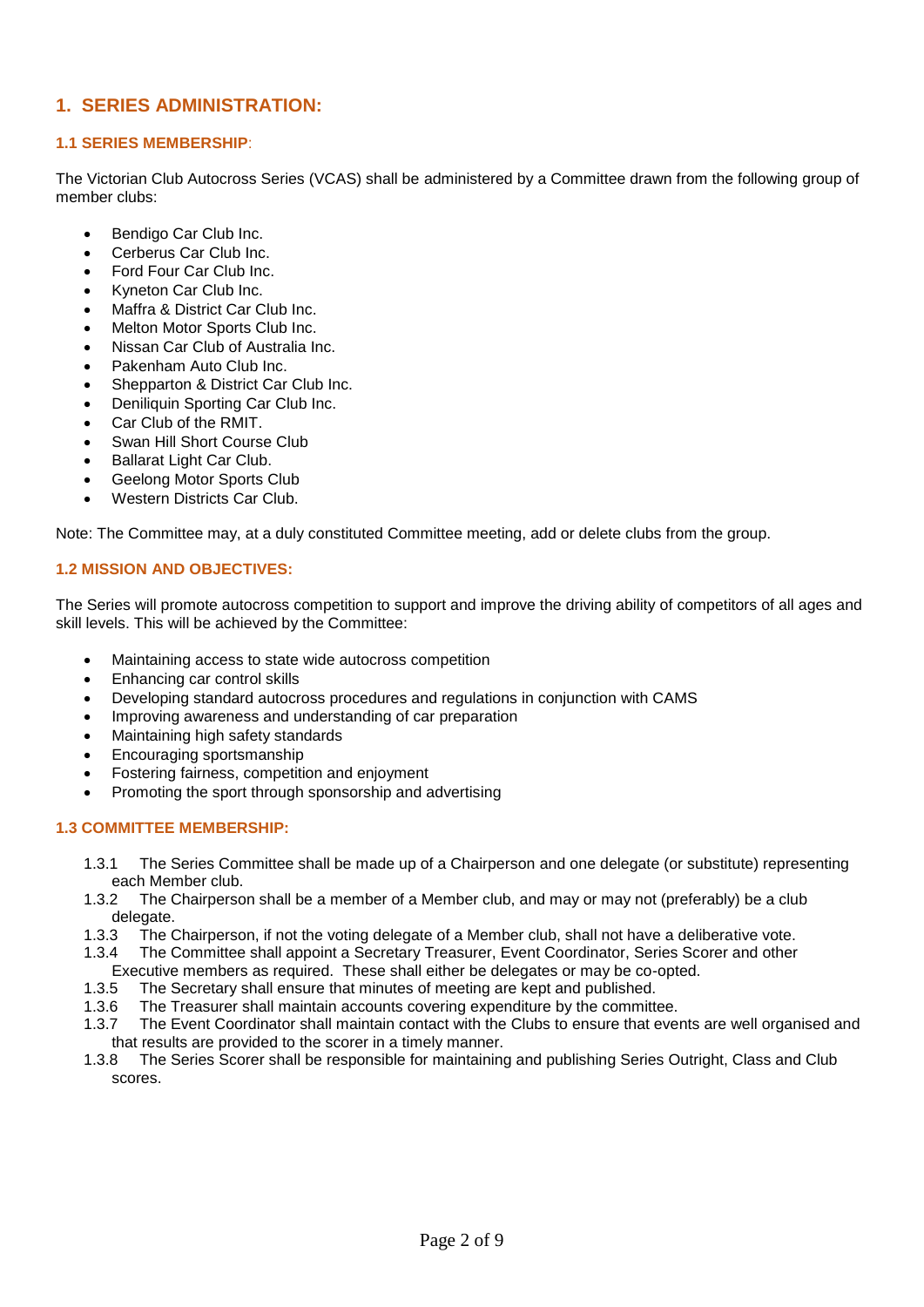## **1.4 COMMITTEE MEETINGS:**

- 1.4.1 *Meetings:* Meetings of the VCAS committee will be held periodically during the year as the need arises.
- 1.4.2 *Planning Meeting:* A meeting shall be held each year by the end of October to plan the following year's calendar of events and review the Standing Regulations for any changes required.
- 1.4.3 *Notice of meetings*: Not less than two weeks' notice will be given to each delegate
- 1.4.4 *Quorum*: The quorum for a valid meeting is greater than 5 of the member clubs,
- 1.4.5 *Casting vote:* If the vote is tied on a motion, the chairperson shall have the right and obligation to exercise a casting vote, unless having already voted as a delegate.

## **1.5 VCAS EXPENSES:**

- 1.5.1 Member clubs shall pay a levy each year to cover Series expenses such as series trophies, and
- administration expenses. The levy will be determined by the Committee. This is currently set at \$2 per entry. 1.5.2 An account with a recognized financial institution shall be maintained by the committee for receipt of funds and payment of expenses (*Currently Bendigo Bank*).
- 1.5.3 The account shall be administered by the Chairperson with all payments authorized by the Chairperson and one of two agreed club delegates.
- 1.5.4 Should the Series be discontinued any residual funds shall be distributed as the existing Committee sees fit, with submissions sought from member clubs and preference given to proposals that directly benefit club level competition.
- 1.5.5 A series life member club shall be provided free entry to any calendared VCAS event. The events host club may request reimbursement from the Series Committee for the entry cost of the life member.

# **2. AUTHORITY**

- 2.1 Events in the VCAS series shall be conducted in accordance with:
- The International Sporting Code of the FIA
- The current CAMS Manual of Motor Sport, particularly:
	- o Speed Event Standing Regulations and
		- o Autocross Standing Regulations
- These VCAS Standing Regulations
- The Event Supplementary Regulations
- Any special conditions for a particular track, which will be advised at drivers' briefings
- Any Further Regulations issued by the organizers.
- 2.2 Autocross Standing Regulation 2.2 is amended to allow for the same car to be entered up to four times in the same competition, to be driven by a different driver in respect of each entry.
- 2.3 For circumstances envisaged by Autocross Standing Regulation 6.8 [an incident on the course which prevents a car from completing its run] an official may use a red flag to stop a competing car, in which case the competitor must come to a halt and take instructions from the official.
- 2.4 Speed Events Standing Regulation 2.3 is amended to define junior competitors as being under 18 years of age on 1 January in the year of competition. A junior competitor shall compete in that class for the whole of the competition season unless they elect to compete in a different class, as provided in VCAS Regulation 9.6.
- 2.5 Speed Events Standing Regulation 10 and Autocross Standing Regulation 5.4 are amended by the adoption of the following penalties:
- 2.5.1 Striking a course marker **Plus 5** seconds per infringement
- 
- 
- Did not finish a run

2.5.2 Deviating from the course **Plus10** seconds per infringement <br>2.5.3 Did not start a run 2.5.3 Did not start a run No time allocated<br>2.5.4 Did not finish a run No time allocated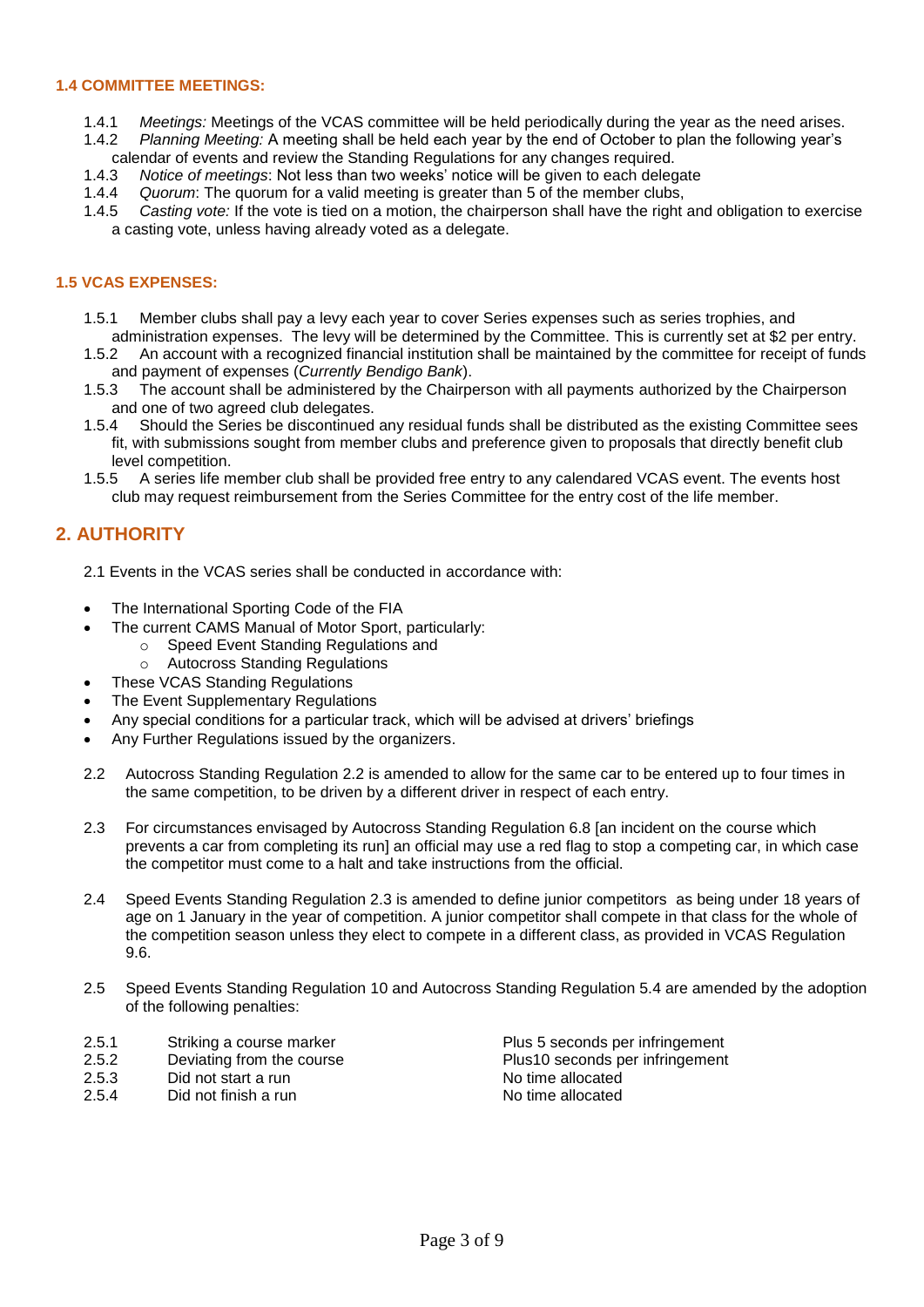## **3. SUPPLEMENTARY REGULATIONS**

In the interests of uniformity, each organizing club shall use a standard set of Supplementary Regulations including the standard Entry Form.

In order to promote the series as widely as possible the standard Supplementary Regulations and Entry Form to be used for each round of the VCAS should be available to all member clubs and to promotional outlets 6 weeks before each round.

## **4. ENTRIES**

- 4.1. Entries will only be accepted on the official Entry Form, which is attached to the event Supplementary Regulations. To be accepted the Entry Form must be complete in all details and accompanied by the appropriate fee.
- 4.2. Each competitor shall hold a current membership card of a recognized car club and a valid motorsport license of a level which allows competition in SPEED events (i.e. CAMS L2S/L2SJ for CAMS events).

## **Note: The minimum age at which a CAMS L2SJ license can be obtained is 14 years of age**

- 4.3. Supplementary Regulations for each round of the VCAS shall show two dates for entries:
- 4.3.1 An initial date, until which time entries from members of VCAS clubs will be given preference; and
- 4.3.2 A closing date, until which time entries may additionally be received from members of non VCAS clubs
- 4.4. The fee for entries received by the closing date shall be \$65 for entries in Junior class and \$85 for all other entries
- 4.5. The fee for entries received by the secretary before the initial date shall be discounted by \$30.
- 4.6. A maximum of 4 persons may be entered to drive the same car in any VCAS round.
- 4.7. The maximum number of entries shall be listed in the event Supplementary Regulations. This number shall be determined by the organizers, and will be based on the design of the track, with the intention of ensuring that, in reasonable circumstances, a minimum of 5 timed runs will be available for each competitor.
- 4.8. Registered Series Competitors are automatically pre-entered for all rounds of the VCAS Series as part of the Registered Series Competitors Priority Scheme.
- 4.8.1 Competitors do not need to be Registered Series Competitors to enter VCAS events or score series points. Registered Series Competitors still need to fill out an entry form for each event; however
- 4.8.2 Registered Series Competitors do not have to enter every round of the series, however if they have not lodged their completed entry form by this time, their reserved place will be forfeit for that round.
- 4.8.3 Event Secretaries have access to the list and these competitors will be allocated provisional spaces in the event subject to submitting their completed entry form before 5pm the Wednesday prior to the event.
- 4.8.4 To utilise the Registered Series Competitor Priority Scheme the competitor must satisfy the following requirements:

#### -Be a member of a VCAS member club

-Have filled out the VCAS Series Competitor form and have it lodged at least 4 weeks before an event -Have payed a fee to VCAS as set by the VCAS committee. The VCAS committee has set the Priority Pre-paid Competitor fee at \$20 (*50% or \$10 for renewal*).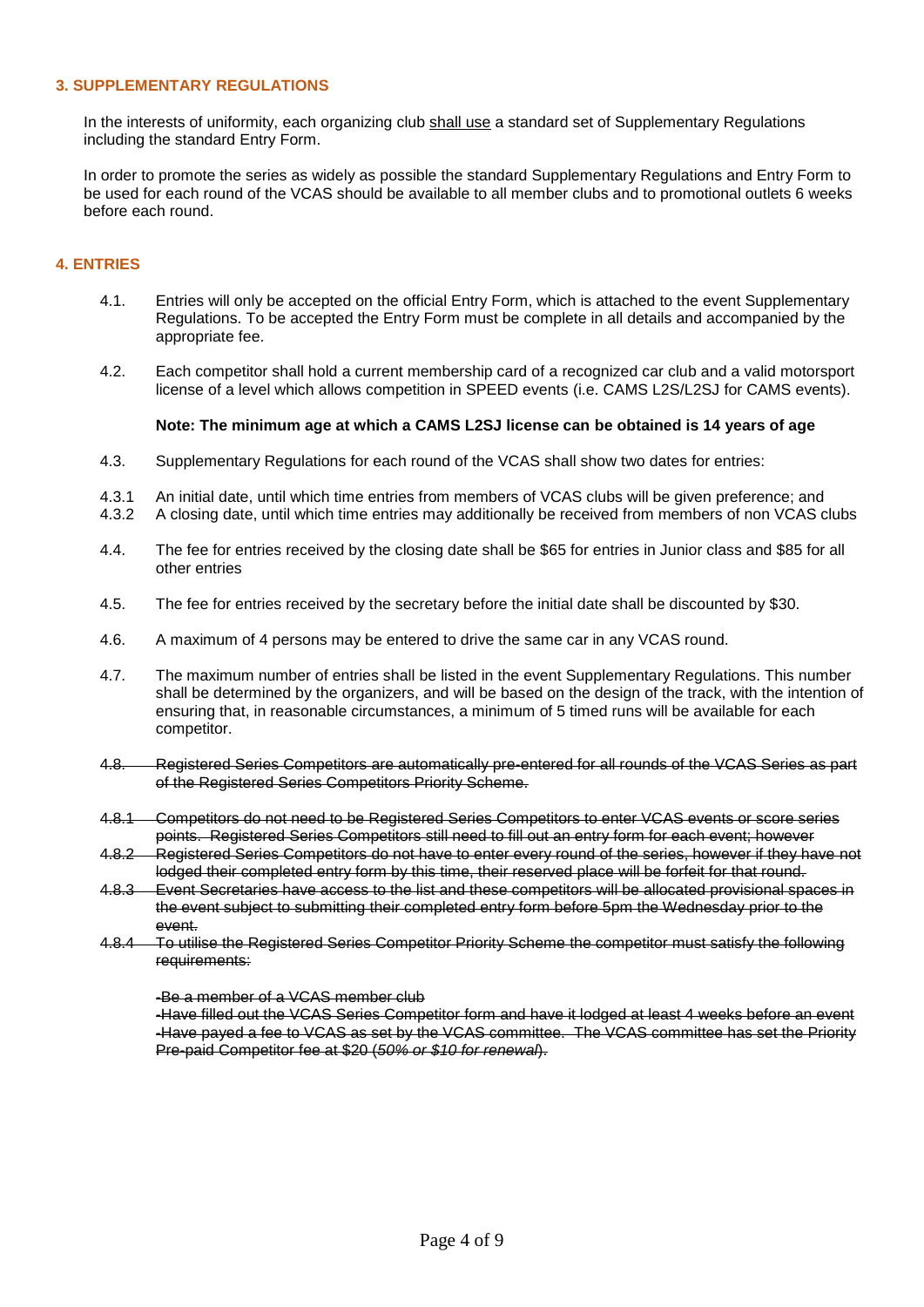## **5. EVENT TIMES**

- 5.1 *Daylight Events.* Competitors shall arrive in time for the start of scrutiny, which shall commence at 8:00 am. The drivers' briefing shall commence at 10:00 am.
- 5.2 *Twilight Events.* As the starting time for these events may vary, the time by which competitors must report for scrutiny and for drivers' briefing shall be advised in event Supplementary Regulations.
- *5.3 Document Check*.
- 5.3.1 For daylight events each competitor must report to the event secretary to process all documentation by 10:00 am.
- 5.3.2 For twilight events the time for this function shall be advised in event Supplementary Regulations.<br>5.3.3 All entrants must present their car club membership card and license.
- All entrants must present their car club membership card and license.
- 5.3.4 Owners of competing vehicles with Log Books must present them at Check In and Scrutineering.
- *5.4 Late Arrival*. Competitors who arrive after the advised times may, at the sole discretion of the Clerk of Course, be excluded from taking part in practice for the event.
- *5.5 Practice*, of one lap per competitor, shall be at the discretion of the Clerk of Course. Each car must have passed scrutiny before taking part in practice and in competition. Practice must be completed before the drivers' briefing.
- *5.6 Start of Competition.*
- 5.6.1 For daylight events the first official run shall commence no later than 10:30 am.<br>5.6.2 For twilight events the start time for official runs shall be advised in event Supple
- 5.6.2 For twilight events the start time for official runs shall be advised in event Supplementary Regulations.
- 5.7 The running order shall be rotated by classes at each VCAS round. At the first round the running order shall be Class C, D, E, J, L, P, S and W. At the second round the running order shall be Class D, E, J, L, P, S, W and C; and so on.

## **6. GENERAL REQUIREMENTS FOR ALL VEHICLES**

- 6.1 All competing vehicles must comply with Schedules A & B of the General Requirements of Automobiles as published in the current CAMS Manual of Motor Sport.
- 6.2 When a vehicle is fitted with forced induction the swept displacement shall be multiplied by a factor of 1.7 to determine its nominal capacity.
- 6.3 When a vehicle is fitted with a rotary [Wankel-type] engine the swept displacement shall be multiplied by a factor of 1.8 to determine its nominal capacity.
- 6.4 When a vehicle is fitted with a rotary [Wankel-type] engine and forced induction the swept displacement shall be multiplied by a factor of 1.8  $\times$  1.7 = 3.06 to determine its nominal capacity.
- 6.5 Actual and nominal engine capacities must be declared on the Entry Form.
- 6.6 Rollover protection when fitted to competing vehicles must comply with the requirements of Schedule J of the current CAMS Manual of Motor Sport.
- 6.7 On closed cars the driver's side window must be "up" during practice and competition, or the vehicle must be equipped with a window net sufficient to ensure that limbs cannot project beyond the body line of the vehicle.
- 6.8 Open cars, specials and buggies must be fitted with window nets or with arm restraints sufficient to ensure that limbs cannot project beyond the bodyline of the vehicle. These must be in place / worn whilst competing.
- 6.9 All vehicles must be fitted with effective mudguards. The definition and examples contained in the CAMS Manual for Observed Section Trials demonstrates acceptable coverage.
- 6.10 Effective mud flaps must be fitted behind all driven wheels. On front wheel drive cars effective mud flaps must be fitted behind all wheels.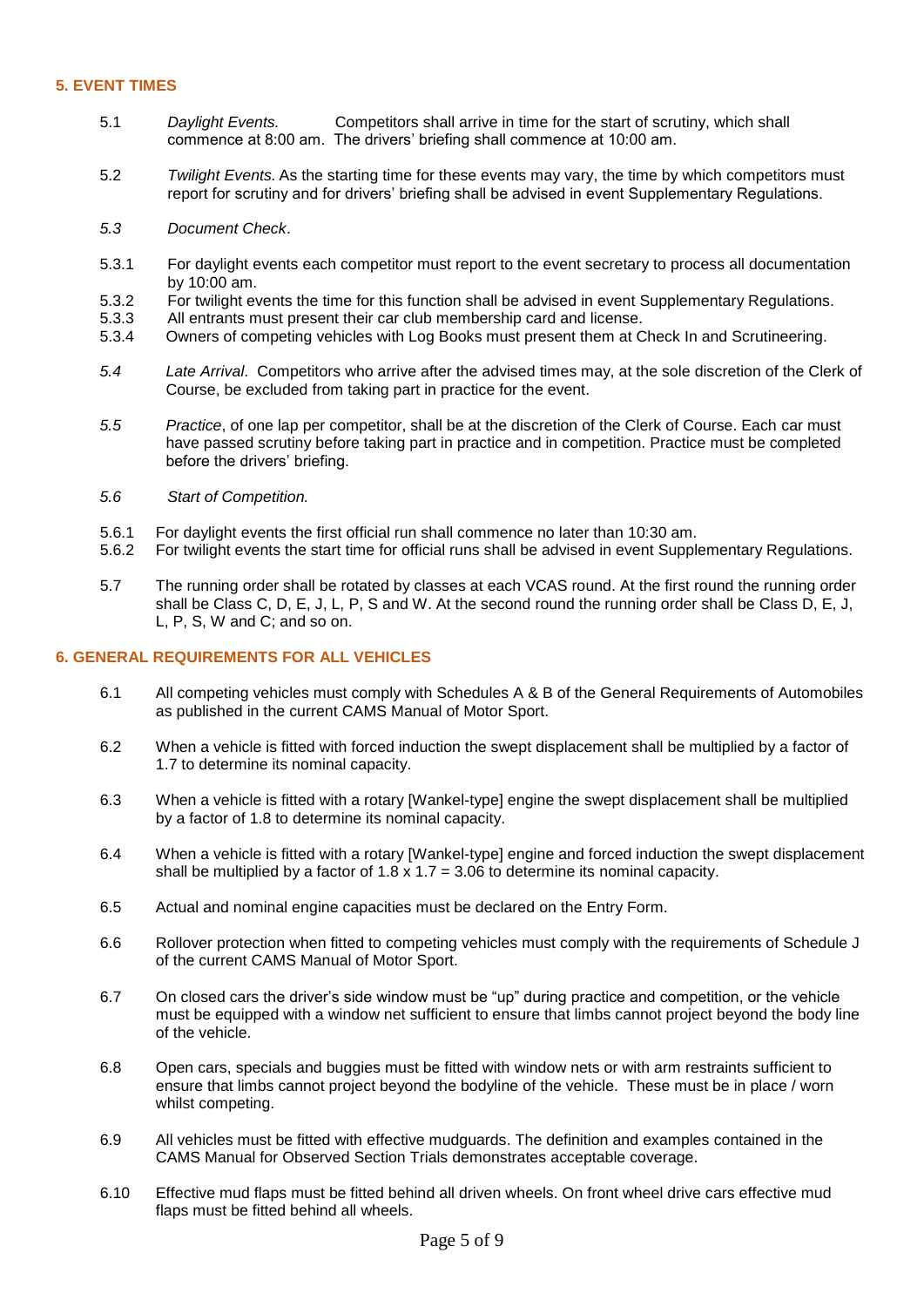- 6.11 Cars competing in classes for production-based cars (P, C, D, E, W) must be complete with all body panels.
- 6.12 The Chief Scrutineer will be aware of series regulations and be a judge of fact on the eligibility of all vehicles. Competing vehicles may be checked at any period during the competition - by event officials or VCAS committee members who are also deemed to be judges of fact, and reclassified in accordance with the class requirements as set out in these regulations.
- Note: The Chief Scrutineer at each event shall provide a report of faults found with any vehicles to the Clerk of Course. This report shall be sent to the Series Secretary or Coordinator for inclusion in the Series Scrutineering book that will be provided to subsequent events for review.

# **7. CLASSES**

# 7.1 **Class P**: Two wheel drive Production Cars

Note: The spirit of Class P is for standard and street-driven cars.

Each vehicle shall remain in standard specification as detailed by the manufacturers workshop manual/s, except where modification from standard specification is permitted by these regulations.

The complete body and all trim of the vehicle must be complete and in place, including all glass / seats.

The following freedoms apply:

- Air filtering system is free
- Exhaust system is free but must include an effective muffler
- The brake friction material is free, but the braking system must be standard
- Wheels and tyres are free, with the exception that Hand Cut, Rally Tyres or tyres marked "RALLY USE ONLY", "WINTERTREAD" or "MUD & SNOW" or "NOT FOR ROAD USE" are not permitted.
- Substitution of the driver's seat by an improved seat or racing seat is allowed subject to the seat and mountings being secure.
- When rollover protection is installed in the vehicle, the interior trim may be lightly modified to allow fitment of the rollover protection (i.e.: a rear seat may need a hole cut into it to allow a roll cage tube to pass through it, instead of being totally removed).
- 7.3 **Class C**: Two wheel drive Modified Production Cars up to 1600cc only.
- 7.4 **Class D**: Two wheel drive Modified Production Cars 1601 to 2000cc only.
- 7.5 **Class E**: Two wheel drive Modified Production Cars 2001cc and over only.
- 7.6 **Class W**: AWD or 4WD production based vehicles, which must be recognizably based on a production AWD / 4WD vehicle. No engine capacity limit.
- 7.7 The criteria for cars in Classes C, D, E and W are:
- o Recognizably based on Production Cars, modified in accordance with these regulations.
- $\circ$  Engine position to remain in the original production car position. Any change to the engine compartment that involves cutting the firewall is considered a change in engine position.
- $\circ$  Engine manufacturer / number of cylinders (or rotors) must match the original car manufacturer.
- o Other driveline modifications are permitted.
- $\circ$  All panels and windows must be in place, but the material is free. Windows / doors must be operable in accordance with the original manufacture.
- $\circ$  Large plastic bumper bars where they incorporate panels for the car must be retained as these are classified as panels.
- o Wheels and tyres are free except where event Supplementary Regulations specifically prohibit or allow particular types of tyre (*3 rounds for 2021*)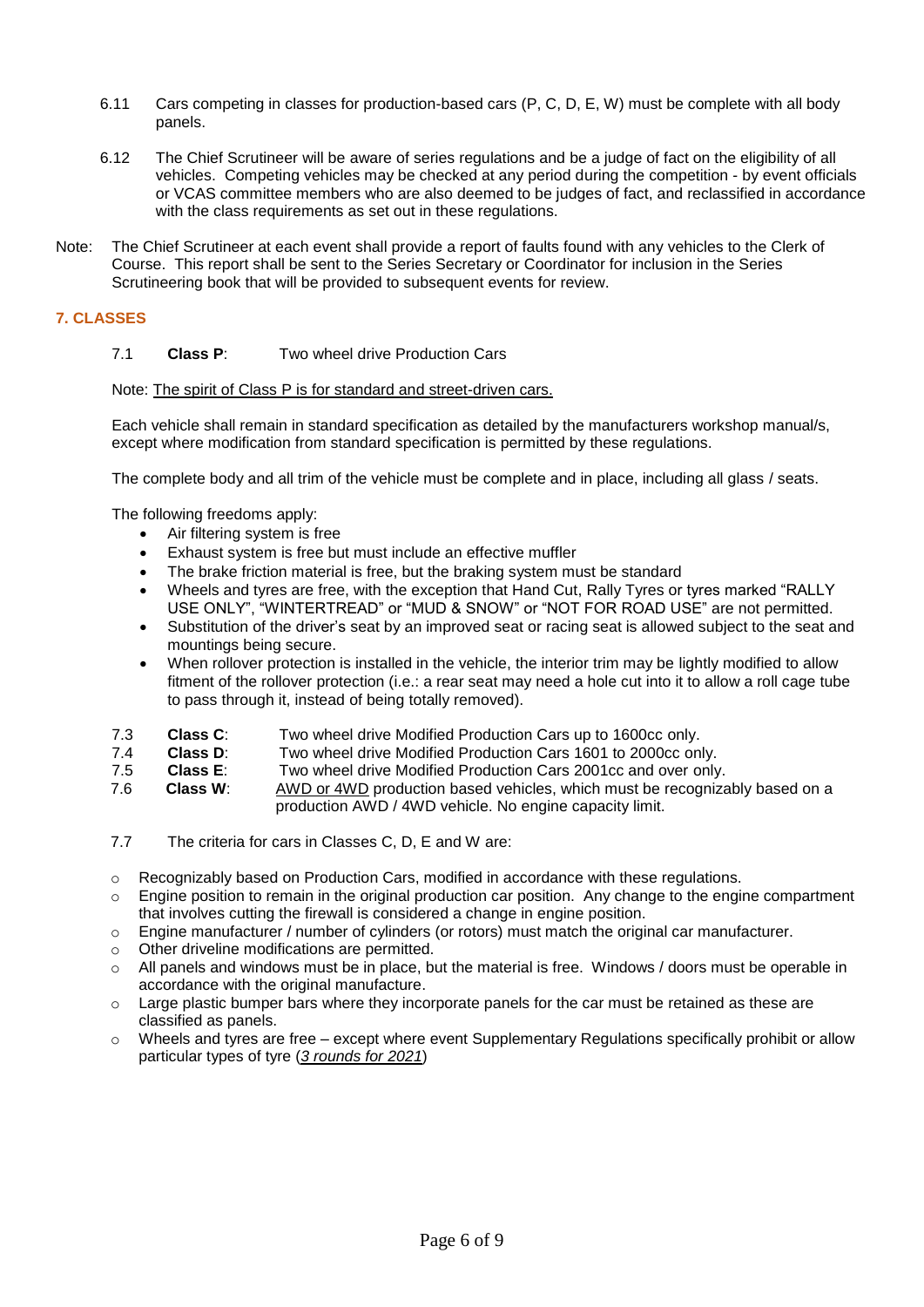## 7.8 **Class J**: Open to younger competitors. (Juniors)

Junior Competitors must be under the age of 18 years, on 1 January of the year of competition.

- 7.8.1 Juniors may compete in any class of vehicle but will be ineligible for class J points in class W or S vehicles. If a junior enters a class S or W car they shall compete in the appropriate open class regardless of their age.
- 7.8.2 A junior competitor whom competes in an "open" class must continue to compete in an "open" class for the remainder of the year.
- 7.9 **Class L**: Female competitors.

Female competitors are eligible to compete in a female only category.

- 7.9.1 Females may compete in any class of vehicle but will be ineligible for class points in class W or S vehicles. If a lady enters a class S or W car they shall compete in the appropriate open class regardless of their sex.
- 7.9.2 A female competitor whom competes in an "open" class must continue to compete in an "open" class for the remainder of the year.
- 7.10 **Class S**: Purpose-built or special types of vehicles and buggies or vehicles modified in excess of those specific modifications allowed in classes C, D, E and W. All vehicles in this class must be fitted with rollover protection. Vehicles without reverse gear, as required in Para 6.1 of these rules, will be permitted to run although competitors are strongly encouraged to have reverse gear as the running of events can be affected.
- 7.11 A vehicle is only eligible for a single vehicle class at an event (i.e. excepting of classes J and L). Multiple drivers cannot enter the same vehicle in different vehicle classes at an event. Unless modifications to a vehicle during the competition year necessitate a class change upwards (only) (– i.e. from standard to modified or modified to specials), the vehicle must remain in the same class throughout the competition year. If any driver changes class during the competition season, no points already scored in the original nominated class may be carried forward to the new class.
- 7.12 While rally tyres are generally permitted in all classes other than class P vehicles, for 2021 there will be up to 3 rounds of the 2021 VCAS where road tyres only will be permitted. For these road tyre only rounds, the Supplementary Regulations will clearly state the restriction on tyres for that event, but all other class restrictions will remain the same. The success of these rounds will be evaluated by the VCAS committee, prior to any further road only tyre events in 2020 and beyond.

## **8. EVENT TIMING, PENALTIES and RESULTS**

- 8.1 Each event shall consist of a minimum of three officially timed runs (unless otherwise approved by the VCAS committee prior to the supplementary regulations being issued).
- 8.2 Outright and class placing shall be determined by the aggregate of the best three runs for each competition unless otherwise approved by the VCAS committee and specified in the supplementary regulations.
- 8.3 Should only three runs be completed for all competitors, all runs shall count (unless otherwise approved by the VCAS committee).
- 8.4 If due to circumstances beyond the control of the organisers only two runs are completed for all competitors the stewards may allow the results of the competition to be determined by the aggregate of the best two runs for each competitor, and outright and class points shall be awarded accordingly.
- 8.5 Results for each round shall be sent electronically to the Series Scorer and Chairperson within 24 hours and subsequently made available on the VCAS website within 48 hours.
- 8.6 Penalties shall be applied as described in these VCAS Regulation 2.5.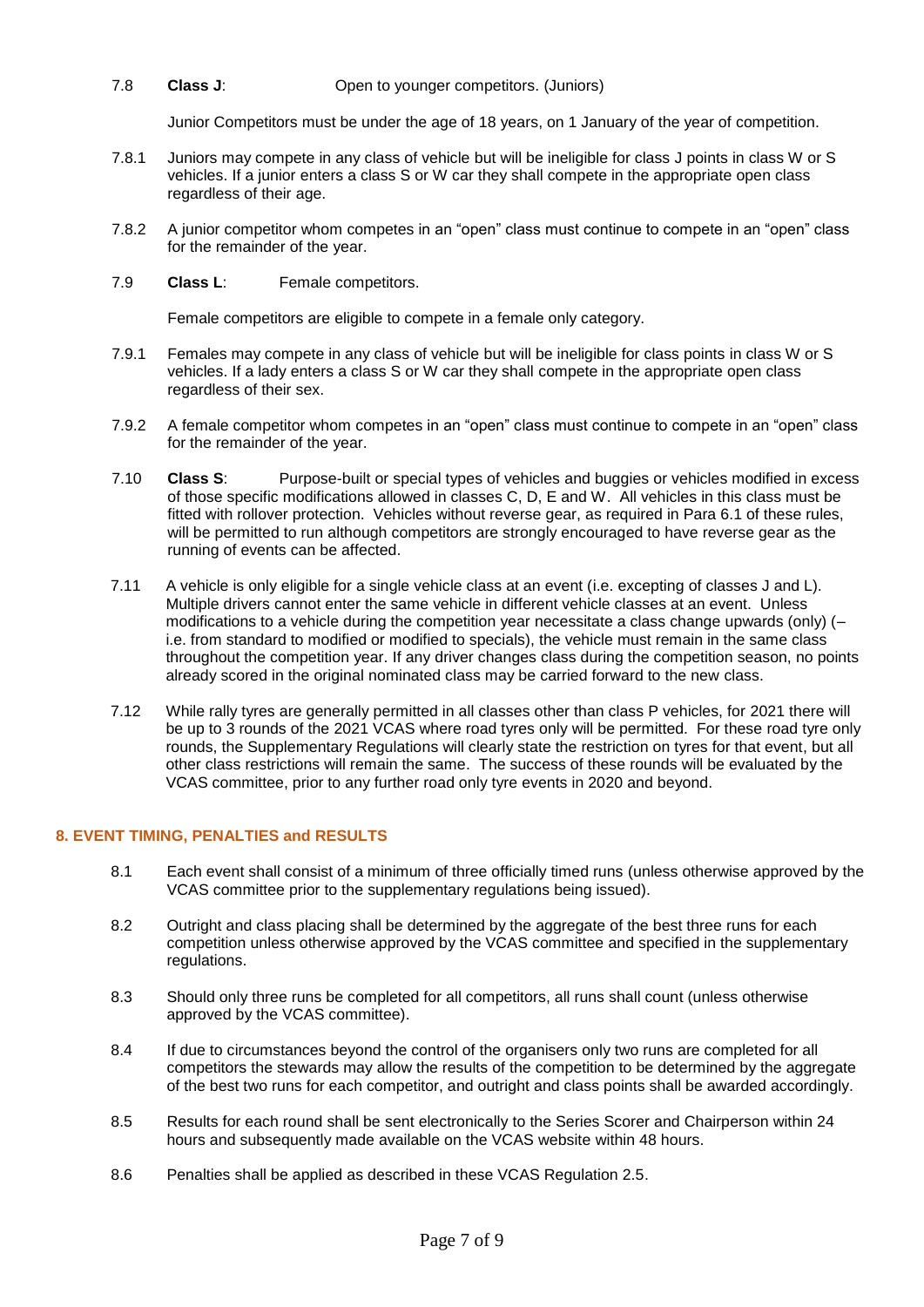- 8.7 Any action, which is detrimental to the event, including dangerous behaviour or failing to obey an instruction from an official, may be dealt with by the Clerk of Course and/or by the Stewards. Penalties will be at the discretion of the event Stewards and may include exclusion from the event.
- 8.8 If the Key Officials of any event are regular Series competitors, they shall be entitled for full Series Class points in their normal competition Class in lieu of competing.
- 8.9 If the event paperwork is not administered on time the Clerk of Course shall not be eligible for Series points outlined in clause 8.8.

## **9. VCAS SERIES SCORING**

- 9.1 The VCAS Committee shall appoint a Scorer for the Series who shall maintain and publish series result following each event within 7 days.
- 9.2 Only financial members of clubs which are members of the VCAS Series are eligible to score individual points and points for their clubs in the Series.
- 9.3 The results towards each competitor's individual result for the Series will be calculated as follows.
	- A competitor whom does not enter a round shall receive no points for that round.
	- For a series consisting of 8, or less than 8 rounds all rounds shall count towards a competitor's total score
	- Where 9 to 11 rounds are run then each competitor's single worst round score will not count.
	- If the series consists of 12 rounds or more rounds then the competitor's two worst round scores will not count.
- 9.4 The results from every round shall count towards each club's result for the Series.
- 9.5 Series points shall be allocated at each round on the following scales:<br>Outright:  $1^{\text{st}}$  to  $10^{\text{th}}$ : 10 points down to 1 point
	- Outright: 10 points down to 1 point

| Class:                                                                                                                                                                                                                                                                                                                                                                                                                   | $1st$ to $10th$ .                                                               | 10 points down to 1 point (If a competitor does not enter a round, for                |  |
|--------------------------------------------------------------------------------------------------------------------------------------------------------------------------------------------------------------------------------------------------------------------------------------------------------------------------------------------------------------------------------------------------------------------------|---------------------------------------------------------------------------------|---------------------------------------------------------------------------------------|--|
|                                                                                                                                                                                                                                                                                                                                                                                                                          | that round they get a zero score for that round and count as one of their worst |                                                                                       |  |
|                                                                                                                                                                                                                                                                                                                                                                                                                          | rounds for the purposes of any dropped round)                                   |                                                                                       |  |
| $\bigcap_{n\in\mathbb{N}}\bigcap_{n\in\mathbb{N}}\bigcap_{n\in\mathbb{N}}\bigcap_{n\in\mathbb{N}}\bigcap_{n\in\mathbb{N}}\bigcap_{n\in\mathbb{N}}\bigcap_{n\in\mathbb{N}}\bigcap_{n\in\mathbb{N}}\bigcap_{n\in\mathbb{N}}\bigcap_{n\in\mathbb{N}}\bigcap_{n\in\mathbb{N}}\bigcap_{n\in\mathbb{N}}\bigcap_{n\in\mathbb{N}}\bigcap_{n\in\mathbb{N}}\bigcap_{n\in\mathbb{N}}\bigcap_{n\in\mathbb{N}}\bigcap_{n\in\mathbb{N$ |                                                                                 | The total of the points currented to the Object placed compatitors who populated that |  |

Club Series: The total of the points awarded to the 3 best-placed competitors who nominated that member club on their entry form for that round.

Note: The results for competitors who are not members of clubs which are part of the VCAS Series shall not be taken into consideration when Club Series points are being calculated.

Note: When two or more competitors are tied in the results by equal aggregate times they shall share equally the class or outright points for the positions they have collectively filled.

9.6 There shall be up to 10 series winners: -One Outright Winner -Eight Class Winners -One Car Club Series Winner.

## **10. TROPHIES**

- 10.1 Round Trophies: Trophies shall be awarded to 1<sup>st</sup>, 2<sup>nd</sup> and 3<sup>rd</sup> outright.
	- Trophies shall be awarded to 1<sup>st</sup> in each class.
		- If 5 or more entries have been received in a class, a trophy shall also be awarded for 2<sup>nd</sup> in that class.
	- If 10 or more entries have been received in a class, a trophy shall also be awarded for 3rd in that class.
	- Note: If a competitor is eligible for an outright trophy and for a class trophy at a round, a combined trophy may be awarded.
- 10.1.1 Each organising club is responsible for provision of trophies for their own VCAS round.